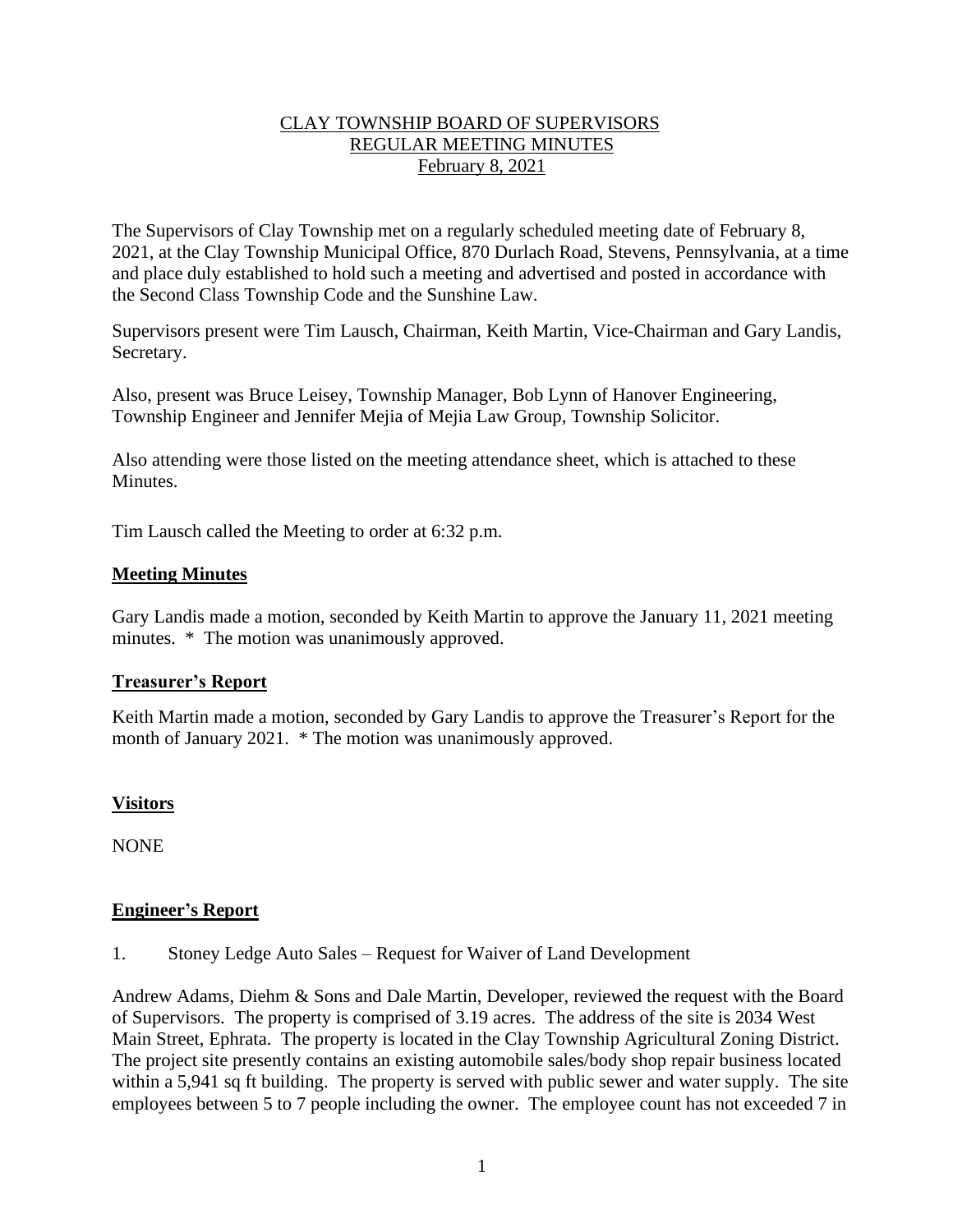the past 25 years. Currently there are 5 employees. A Land Development Plan was processed and approved by Clay Township on 2/14/1994 for the project, the plan allowed the construction of the improvements that are presently on the site. The Zoning of the site at the time of the submission of the Land Development Plan was Light Industrial. On 1/7/2010 approval was granted by the Clay Township Zoning Hearing Board to allow the expansion of a non-conforming structure for the addition of an office to the existing building. The Board of Supervisors also granted a waiver of the submission of a Land Development Plan in early 2010.

It is proposed to construct a 1,240 sq ft addition to the rear of the building. The proposed addition will be used as a recon – clean up bay and a staging area for internet sales of vehicle stock. The proposed addition will not result in any new or increased traffic flows from the building or the hiring of additional employees. The building addition is needed for changing sales practices in the automobile industry. Work conducted within the building will only be for the on-site business. Work conducted in the new building addition is currently done on-site inside or outside the existing building.

The proposed building addition will be constructed over top of existing gravel area. There will be no increase to storm water run-off flows resultant from the construction of the building addition.

Customer traffic flow thru the site has been reduced since the site was originally developed due to shifting patterns in the automobile sales industry to primarily internet sales.

A Zoning Hearing was held on 1/7/21 for the project. Approval was granted for a Variance of Section 403 (b) to allow the expansion of the non-conforming use. The current use of the facility is non-conforming due to a change in the zoning classification of the site by Clay Township after the original structure was built.

Gary Landis made a motion, seconded by Keith Martin to approve the request for a waiver of the Clay Township Subdivision and Land Development Ordinance. \* The motion was unanimously approved.

2. Wyndale – Discussion on Public, Private, Connecting Streets

Bob Lynn updated the Board of Supervisors on the discussions of the proposed plan with the Planning Commission Board on 1/25/21. The Planning Commission Board was in favor of using Kimberly Lane as an emergency only access and not a public connection to Kimberly Lane, and to accept the streets on the proposed plan as public provided the streets meet the Township standard street dedication requirements.

Jim Henke, Pioneer Management, informed the Board of Supervisors that the Developer has modified the proposed plan to use Kimberly Lane as an emergency only connection as proposed on the Home Towne Square Preliminary Plan. The Developer is still proposing to dedicate the street to the Township.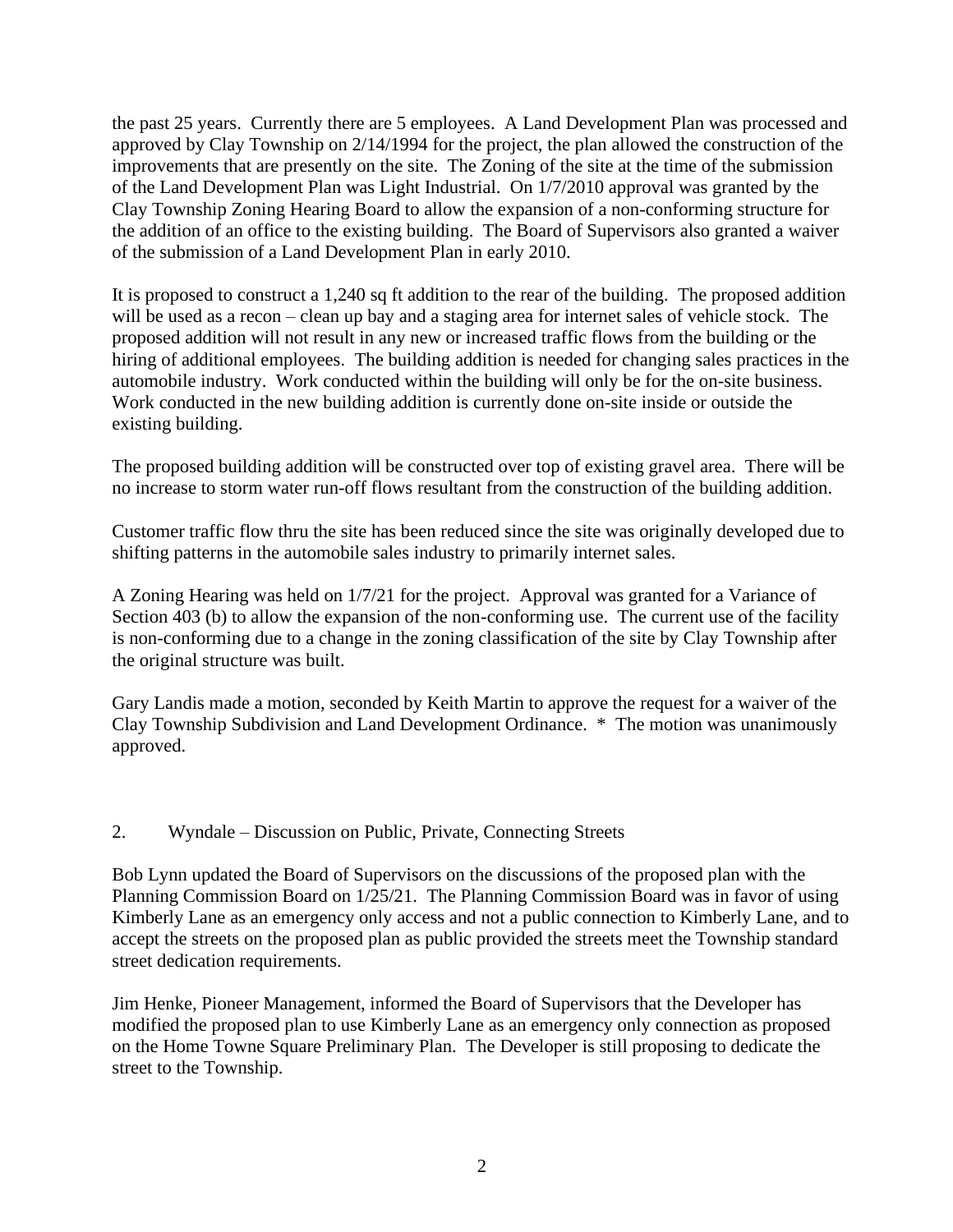Joe Sardina, 238 Philip Lane, asked how the road would be closed off to traffic. Jim Henke said plastic bollards would be placed in the ground and the bollard would bend to the ground when an emergency vehicle passes over them.

Matt Connors, 237 Kimberly Lane, requested that Kimberly Lane remains an emergency access only connection as previously proposed because the additional traffic would cause an unsafe condition for pedestrians walking and bike riders along the edge of the road.

Frank Sombers, 217 Kimberly Lane, asked how the current condition of the end of Kimberly Lane would change. Would the grass remain?

Jim Henke said plastic honeycomb paving would be installed, filled with soil and seeded with grass. He said the appearance would basically remain the same.

Mike Gerhart, 234 Joshua Lane, asked if the Home Towne Square 55+ development will remain private streets.

Bob Lynn said yes, the currently developed 55+ Home Towne Square will remain private streets.

Matt Connors provided a petition to the Board of Supervisors indicating the residents request to not make a public connection to Kimberly Lane from the Wyndale development.

Matt Connors asked how this plan will change the access to the 55+ Home Towne Square development.

Bob Lynn said the Developer proposes one public and two emergency only access points to Home Towne Square.

Paul Frantz, 203 Kimberly Lane, said he walks his grandchildren on Kimberly Lane and is concerned if it is connected to the proposed development it will be unsafe for walking due to additional traffic and speeding.

Tim Lausch asked for a show of hands from the audience all who are in favor of Kimberly Lane being an emergency only access point. All residents in the audience raised their hands.

Gary Landis asked who would maintain the pavers installed under the emergency access point.

Tim Lausch said that Clay Township would maintain the pavers if needed, however, he has had experience with this product and they would last a very long time. The Wyndale development would cut and maintain the grass over the pavers.

Tim Lausch stated he would prefer to keep Kimberly Lane as an emergency only access and would consider dedication of the streets in Wyndale.

Keith Martin stated he would prefer to have an emergency only access connection to Kimberly Lane and the Wyndale development. If the roads are built to Township standards, he would accept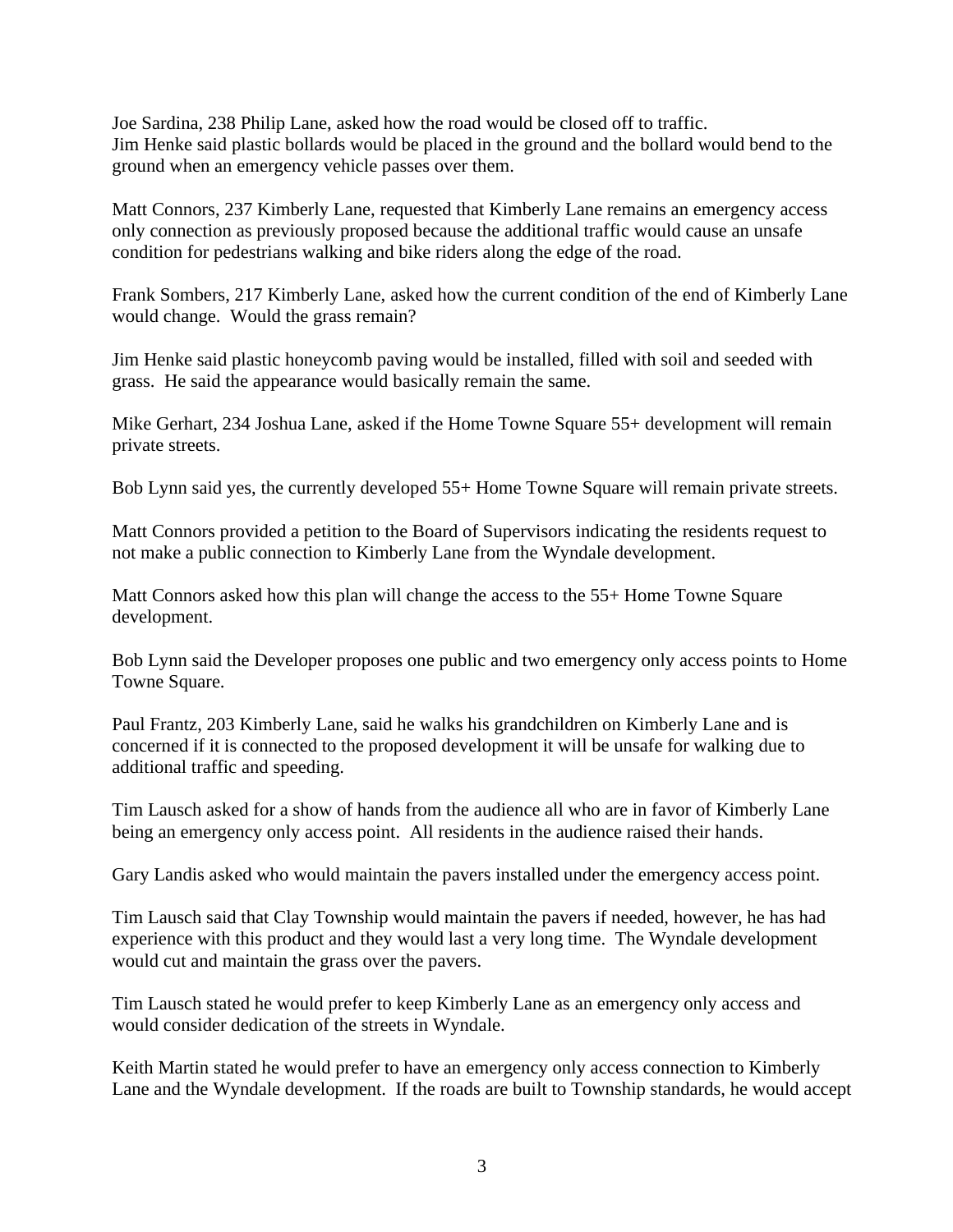dedication as that would be consistent with the actions taken by the Board of Supervisors in other Township developments. Keith also noted that if there is only emergency access to Kimberly Lane from Wyndale, the street named Kimberly Lane in Wyndale should be changed to another name.

Gary Landis said he would be in agreement to maintain emergency access only to Kimberly Lane. He is undecided on acceptance of the roads in Wyndale as public. He has concerns with the time involved in winter maintenance of the streets with the limited Public Works Township staffing.

3. Blue Bell MHP – Time Extension Request

Bruce Leisey informed the Board of Supervisors that the Developer has requested a time extension until May 11, 2021 for additional time to receive approval for the NPDES permit requested for the project.

Keith Martin made a motion, seconded by Gary Landis to approve the requested time extension until May 11, 2020. \* The motion was unanimously approved.

4. Review Hydraulic Evaluation Proposal for Culvert at Hackman Road

West Cocalico Township Staff have requested investigating replacing the culvert under Indian Run at Hackman Road which is maintained by West Cocalico and Clay Township. The culvert is in need of replacement within the next five years and replacement would also reduce flooding on the roadway during storm events.

The first step of the process would be to conduct a Hydraulic Evaluation to determine the appropriate size of the new culvert.

Both Clay Township and West Cocalico Township will acquire a quote from their Engineers for this task.

# **Old Business**

1. Annex Renovation Update

Bruce Leisey informed the Board of Supervisors that the renovation bids will be opened 2/19/21 and a draft Lease Agreement is being drafted.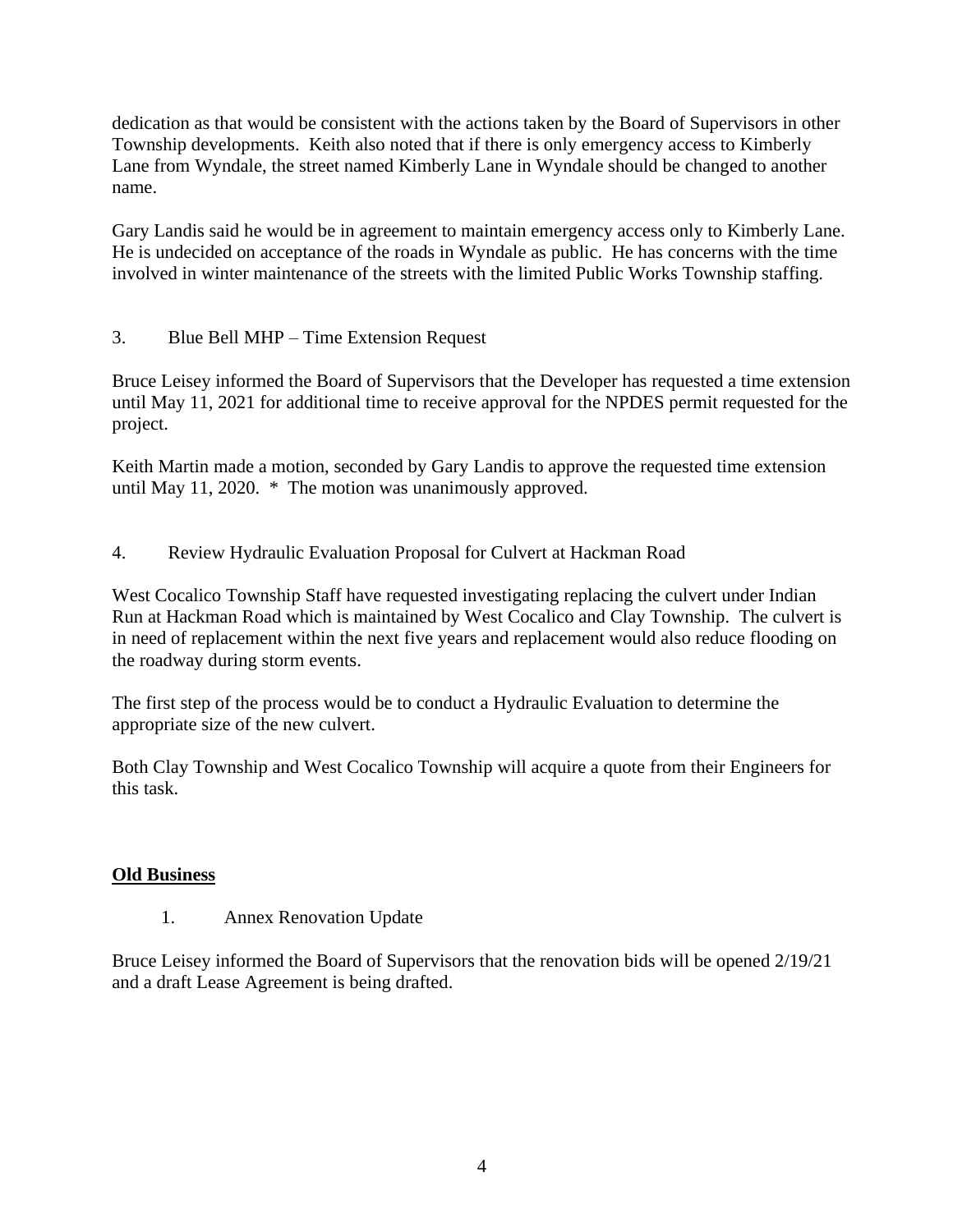# **New Business**

1. Review 2020 Municipal Wasteload Management Report

Township Staff reviewed the report with the Board of Supervisors.

Gary Landis made a motion, seconded by Keith Martin to approve and execute the report. \* The motion was unanimously approved.

2. Approve and Execute Sewage Discharge NPDES Permit Renewal

Township Staff reviewed the renewal permit with the Board of Supervisors.

After review, Keith Martin made a motion, seconded by Gary Landis to approve and execute the permit renewal. \* The motion was approved unanimously.

3. 33 Perseverance Lane – Relief to Install Privacy Fence at Patio

Bruce Leisey reviewed the request to install a 6'X6' vinyl fence panel on the side of the concrete patio. Township Staff was undecided if the panel met the definition of a fence. It was decided to seek relief from the Board of Supervisors in this case and for Township Staff to research issue further before making a determination.

Gary Landis made a motion, seconded by Keith Martin to approve the request to install one 6'X6' vinyl fence panel on the side of the concrete patio as noted on drawing provided with Zoning/Building Permit Application. \* The motion was approved unanimously.

## **Executive Session**

Keith Martin made a motion, seconded by Gary Landis to enter into Executive Session at 8:30 PM to discuss personnel issues and potential litigation. \* The motion was approved unanimously.

Gary Landis made a motion, seconded by Keith Martin to exit Executive Session at 9:00 PM. \* The motion was approved unanimously.

There was discussion on the draft Ephrata Borough Authority Sewer Agreement.

No decisions were made.